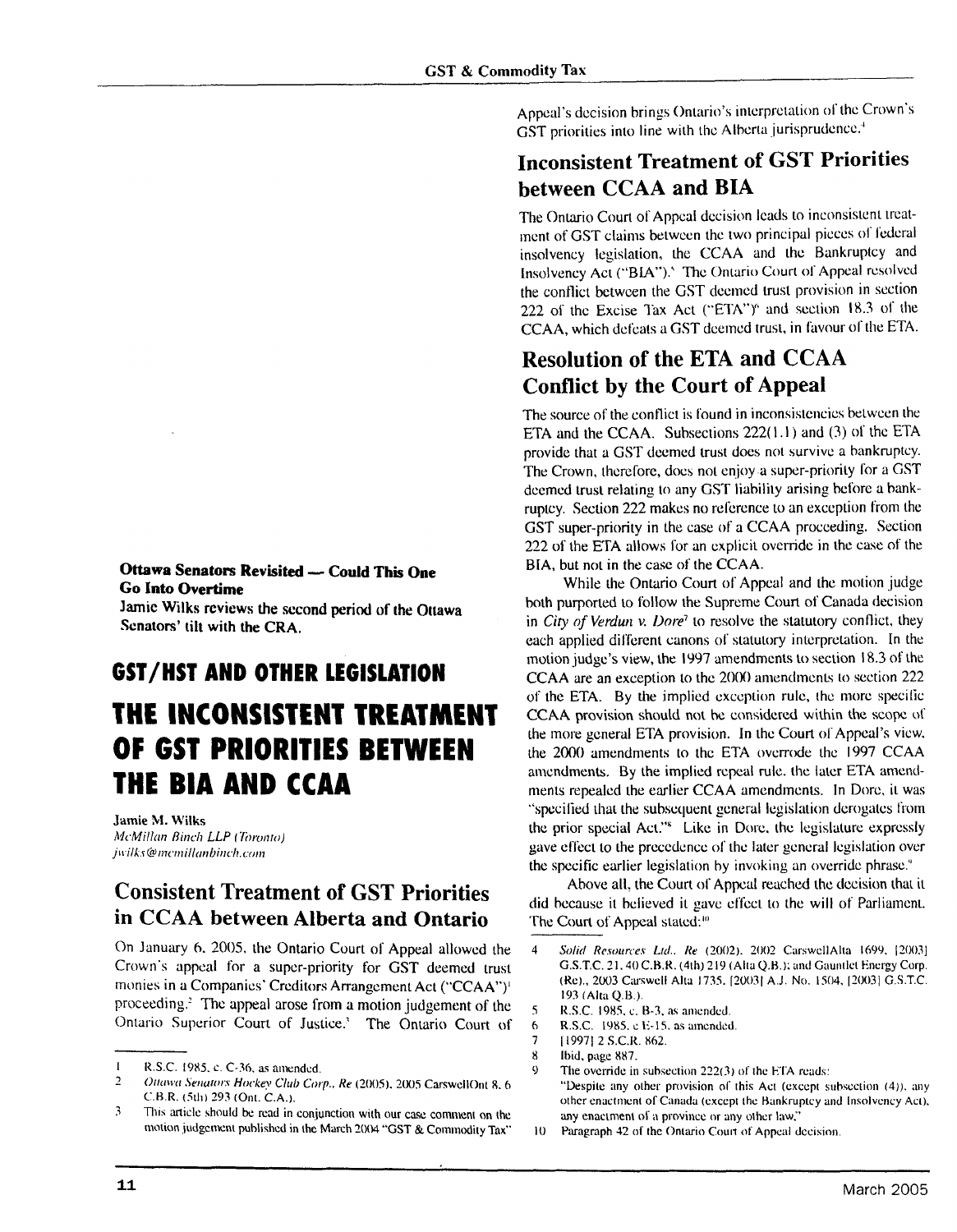"First. the overarching rule of statulory interpretation is that statutory provisions should be interpreted to give effect to the intention of the legislature in enacting the law."

In the next paragraph of the decision, the Court of Appeal has no doubts about the Parliamentary intent revealed by the override provision in subsection *222(3)* of the ETA:

"The legislative intent of s. *222(3)* of the ETA is clear. ... The BIA and CCAA are closely related federal statutes. I cannot conceive that Parliament would specifically identify the RIA as an exception. but accidentally fail to consider the CCAA as a possible second exception. In my view, the omission of the CCAA from s. *221(3)* of the ETA was most certainly a considered omission."

It is true that "the overarching rule of statutory interpretation" is to give effect to the will of the elected legislature. All canons of statutory interpretation derive their basis from this underlying purpose. The real difficulty is in determining the legislalurc's intent. Where we differ with the Court of Appeal is on what Parliament's intent was in drafting subsection 222(3) of the ETA. We believe that the omission of the CCAA from the list of exceptions to the GST deemed trust provisions was an oversight by Parliament. **The** override provision is intended to complement the amendment that added subsection  $222(1.1)$  to the ETA. which took effect on October 1, 1992 and was passed into law in 1993. By the time of the 2000 amendments to suhsection 222(3) of the ETA. the CCAA and federal insolvency legislation had undergone considerable reform. including by the introduction of section 18.3. When Parliament finally completed its "housekeeping" amendment to suhsection 222(3) of the ETA to bring it into line with subsection 222( 1.1) of the ETA, it failed to focus its intention on the intervening reform to the CCAA."

There is no rational policy basis for different treatments of GST priorities under the BIA and CCAA. The Court of Appcal should havc also laken this fact into account in considering Parliamentary "intention". The reform and overhaul of federal insolvency legislation during the 1990's was intended to harmonize and rationalize insolvency legislation. The thrust of the Court of Appcal's decision goes against this Parliamentary intention. The Court of Appeal's decision has the effect of secured creditors preferring bankruptcy to CCAA to defeat the Crown's supcr-priority for GST deemed trust monies where other considerations would dictate that the flexibility of CCAA is preferable to bankruptcy.

## **Need for Uniformity between BIA and CO Bankruptcy.<br>Need for Uniformity between BIA<br>CCAA — Parliament Should Act**

The secured creditors in Ottawa Senators might appeal the decision on the Crown's super-priority in a CCAA proceeding to the Supreme Court of Canada. However, the amount of money a1 stake might not warrant the cost of an appeal to the Supreme

Court.<sup>12</sup> Of course, the Supreme Court's decision would have important precedcntial value beyond this case for lenders. Alternatively, it is the hopc that Parliament would step into the hreach and resolve the inconsistent treatment between the BlA and CCAA Ibr Crown GST claims, by amending the ETA to add a CCAA proceeding as an excepted circumstance to the GST deemed trust super-priority. Secured lenders might devote their efforts to lobbying Parliament in this rcgard.

The ultimate negative effects of allowing the Court of Appeal's dccision to stand could he to close the doors on the potential benefits of CCAA protection and restructuring in appropriate cases, to increase the costs to borrowers of secured financing and to decrease the availability and choice for financing.

#### **Other Issue Considered — Crown's Priority for Interest and Penalties on Source Deductions**

The Court of Appcal also considered the Crown's appeal alleging its priority for penalties and interest on unremitted deductions from employees' wages. The motion judge found that scctions 18.3 and 18.4 of the CCAA provided no special priority to the Crown for interest and penalties.

On appeal. the Crown raised an interesting argument. It argued that the sale of the Ottawa Senators team subject to a CCAA distribution scheme to creditors constitutes a "compromise or arrangement" pursuant to section 18.2 of the CCAA. This provision purportedly gives the Crown a supcr-priority for not only source deductions. but also for "any related intcrest, penalties or other amounts".

The Court of Appeal rejected the Crown's arguments on the basis "that this appeal [does not provide] a propcr forum to address this issue on the merits."" First, the Court of Appeal believed that this argument was not argued before the motion judge." Second. "we are hampered on this issue by an inadcquatc motion record which makes it difficult to properly consider the Crown's argument relating to s. 18.2 of the CCAA.'"' Finally, and less importantly, the Court of Appeal did not wade into this difficult issue because of the relatively small dollars at stake for the Crown."

The fundamental issue on the merits awaits another day in court. The Crown's priority for interest and penalties on unremitted source deductions depends on the scope of section 18.2 of the CCAA. As the Court of Appcal states:"

- Paragraphs 29 and 30 of the Court of Appeal decision.
- 17 Pxagraph **25** of the Coun **of** Appeal dccision.

<sup>11</sup> Since the Superintendent of Bankruptcy takes an active interest in championing amendments relating to the BIA, it is entirely possible that the intervening CCAA reform and amendments fell off the "radar screen" of Parliament.

<sup>12</sup> Including interest and penialtics. which arguahly should not **he** included in a GST deemed trust claim, the amount in dispute is \$187,470.25. See paragraph 13 of the Court of Appeal decision.

**<sup>13</sup>** Paragraph 21 of the Court of Appeal decision.<br>**14** Paragraphs 22 and 23 of the Court of Appeal d

<sup>14</sup> Paragraphs 22 and 23 of the Court of Appeal decision.<br>15 Paragraph 24 of the Court of Appeal decision.

IS Paragraph **24** of the **Coun** of Appeal dccision.